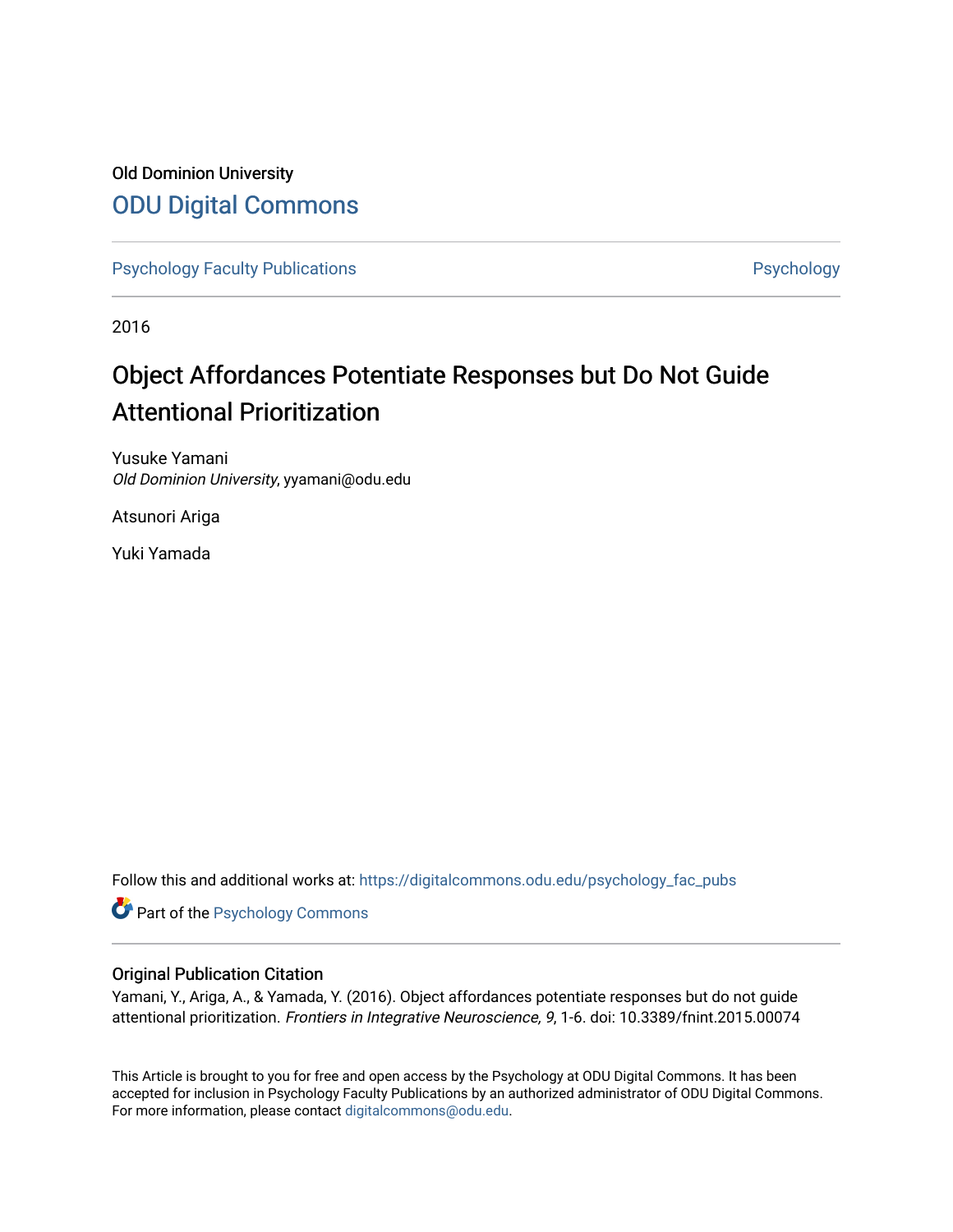



# [Object Affordances Potentiate](http://journal.frontiersin.org/article/10.3389/fnint.2015.00074/abstract) [Responses but Do Not Guide](http://journal.frontiersin.org/article/10.3389/fnint.2015.00074/abstract) [Attentional Prioritization](http://journal.frontiersin.org/article/10.3389/fnint.2015.00074/abstract)

[Yusuke Yamani](http://loop.frontiersin.org/people/278828/overview)<sup>1\*</sup>, [Atsunori Ariga](http://loop.frontiersin.org/people/176155/overview)<sup>2</sup> and [Yuki Yamada](http://loop.frontiersin.org/people/50443/overview)<sup>3</sup>

<sup>1</sup> Department of Psychology, Old Dominion University, Norfolk, VA, USA, <sup>2</sup> Faculty of Psychology, Rissho University, Tokyo, Japan, <sup>3</sup> Faculty of Arts and Science, Kyushu University, Fukuoka, Japan

Handled objects automatically activate afforded responses. The current experiment examined whether objects that afford a response are also prioritized for attentional processing in visual search. Targets were pictures of coffee cups with handles oriented either to the right or the left. Subjects searched for a target, a right-handled vs. left-handled coffee cup, among a varying number of distractor cups oriented in the opposite direction. Responses were faster when the direction of target handle and the key press were spatially matched than mismatched (stimulus-response compatibility (SRC) effect), but object affordance did not moderate slopes of the search functions, indicating the absence of attentional prioritization effect. These findings imply that handled objects prime afforded responses without influencing attentional prioritization.

Keywords: object affordances, visual search, stimulus-response compatibility, visual perception and attention, motor selection

#### **OPEN ACCESS**

#### Edited by:

Shinya Yamamoto, National Institute of Advanced Industrial Science and Technology (AIST), Japan

#### Reviewed by:

Davood Gozli, Leiden University, Netherlands Takatsune Kumada, Kyoto University, Japan

#### \*Correspondence:

Yusuke Yamani [yyamani@odu.edu](mailto:yyamani@odu.edu)

Received: 30 September 2015 Accepted: 21 December 2015 Published: 12 January 2016

#### Citation:

Yamani Y, Ariga A and Yamada Y (2016) Object Affordances Potentiate Responses but Do Not Guide Attentional Prioritization. Front. Integr. Neurosci. 9:74. [doi: 10.3389/fnint.2015.00074](http://dx.doi.org/10.3389/fnint.2015.00074) Manual interaction with objects such as grabbing a cup of coffee requires accurate perception of objects and their spatial layout as well as sensorimotor integration. [Gibson](#page-5-0) [\(1979/1986\)](#page-5-0) defined possibilities for action that objects or environments offer as object affordances, and suggested that object affordances can potentiate specific actions. For example, a computer mouse affords reaching and holding, and a chair affords sitting.

Behavioral [\(de'Sperati and Stucchi, 1997;](#page-5-1) [Craighero et al., 1998,](#page-5-2) [1999;](#page-5-3) [Tucker and Ellis,](#page-6-0) [1998;](#page-6-0) [Castiello, 1999;](#page-5-4) [Ellis and Tucker, 2000;](#page-5-5) [Creem and Proffitt, 2001;](#page-5-6) [Phillips and Ward, 2002;](#page-6-1) [Vainio et al., 2007;](#page-6-2) [Linkenauger et al., 2009\)](#page-6-3), electrophysiological [\(Goslin et al., 2012;](#page-5-7) [Wilf et al.,](#page-6-4) [2013\)](#page-6-4), neuropsychological [\(Riddoch et al., 2003\)](#page-6-5) and neuroimaging studies [\(Grèzes et al., 2003;](#page-5-8) [Creem-Regehr et al., 2007\)](#page-5-9) have demonstrated the automatic activation of afforded responses (but see [Lindemann et al., 2006;](#page-6-6) [Bub and Masson, 2010\)](#page-5-10). [Tucker and Ellis](#page-6-0) [\(1998\)](#page-6-0), for example, asked subjects to view objects that afford either a right- or left-hand response and to make either a right- or left-hand key press to report whether each object was upright or inverted. Response times (RTs) were shorter when the responses were made by the afforded hand (compatible trials) than the non-afforded hand (incompatible trials), a form of the stimulus-response compatibility (SRC) effect [\(Proctor and Vu, 2006\)](#page-6-7). In a similar study, action-relevant stimuli primed associated components of the afforded action such as grasp or wrist rotation [\(Ellis and Tucker, 2000\)](#page-5-5), showing automatic extraction of action-relevant information from perceived objects.

More recent reports argued that the SRC effect in the previous paradigm conflated the affordance effect (e.g., [Michaels, 1988;](#page-6-8) [Tucker and Ellis, 1998\)](#page-6-0) and the Simon effect [\(Simon,](#page-6-9) [1969\)](#page-6-9), and demonstrated that the SRC effect can arise due to spatial mapping of the handle but not to a grasping affordance [\(Cho and Proctor, 2010;](#page-5-11) [Pappas, 2014\)](#page-6-10). [Pappas](#page-6-10) [\(2014\)](#page-6-10), for example, conducted a series of experiments manipulating object affordance information while retaining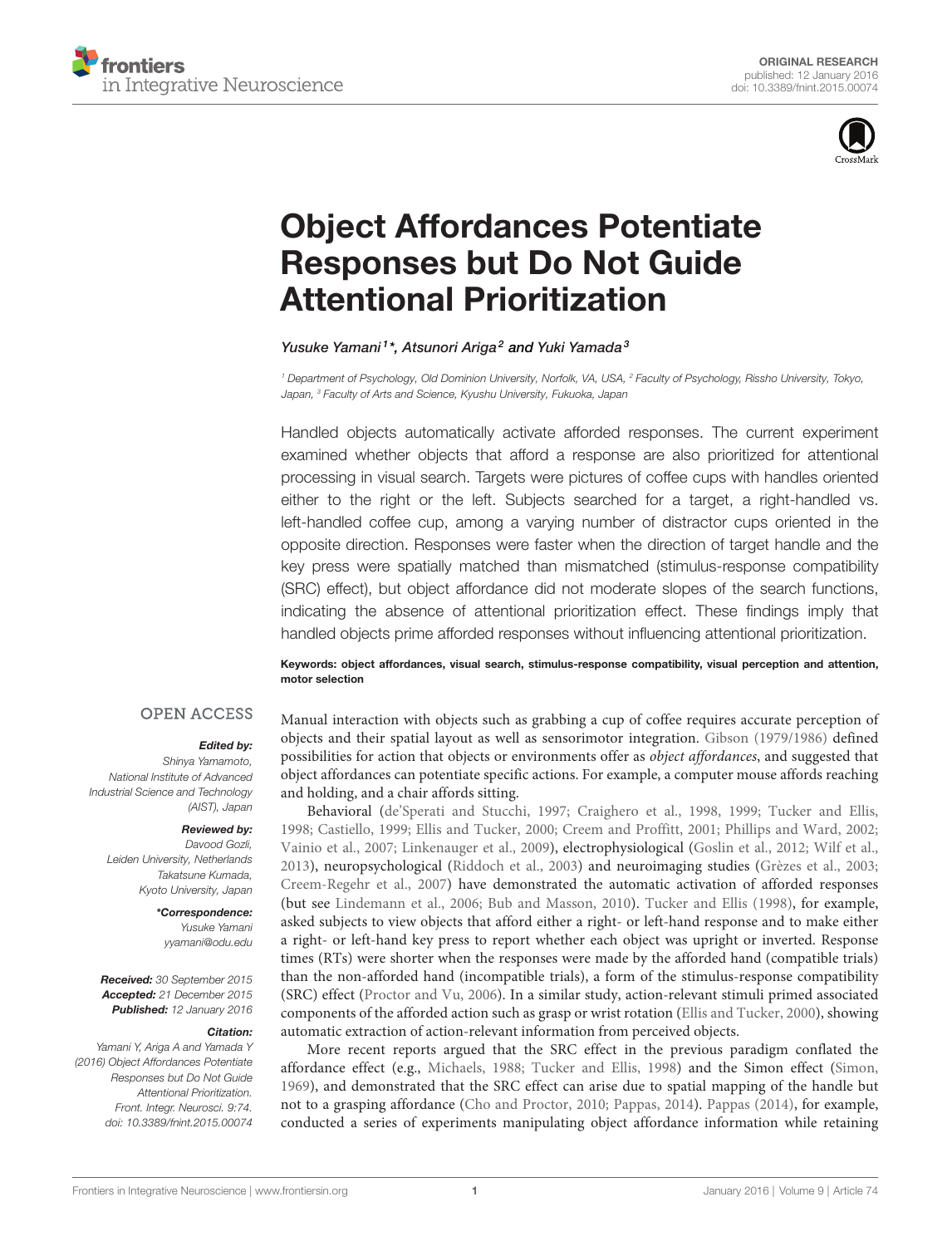the SRC by presenting stimuli in a silhouette, and again showed the SRC effects. These results thus imply that object affordance by itself may not trigger automatic responses, but it remains unclear how much affordance information their subjects were able to extract from the silhouette stimuli and use for activating particular responses.

The literature thus suggests that visual objects can automatically activate afforded responses. Conversely, action preparation appears to modulate visual processing [\(Craighero](#page-5-2) [et al.,](#page-5-2) [1998,](#page-5-2) [1999\)](#page-5-3) and attentional selection in visual search [\(Wykowska et al.,](#page-6-11) [2009;](#page-6-11) [Buttaccio and Hahn,](#page-5-12) [2011\)](#page-5-12). For example, simple actions in a go/no-go task can affect subsequent visual search performance [\(Buttaccio and Hahn,](#page-5-12) [2011\)](#page-5-12). Subjects in the study performed a go/no-go task where they responded (go) when a color name and a shape of the cued color matched and withheld their responses (no-go) when mismatched. Immediately after the go/no-go task, subjects performed a visual search task, finding a tilted line among vertical lines, where each item was presented with a colored shape. Their RTs in a visual search task were shorter when an array of search objects appeared within the primed object in the go/no-go task, showing that even simple actions to an object can influence speed of visual search.

What is the role of object affordance in attentional selection of graspable objects in a visual scene? Earlier work has demonstrated an attention cuing effect from objects with affordances [\(Tipper et al.,](#page-6-12) [1998;](#page-6-12) [Handy et al.,](#page-6-13) [2003;](#page-6-13) [Handy and](#page-6-14) [Tipper,](#page-6-14) [2007;](#page-6-14) [Garrido-Vásquez and Schubö,](#page-5-13) [2014\)](#page-5-13). An eventrelated functional magnetic resonance imaging study [\(Garrido-](#page-5-13)[Vásquez and Schubö,](#page-5-13) [2014\)](#page-5-13), for example, demonstrated that visuospatial attention was allocated preferentially to affording objects, as shown by neural activation in not only the occipital lobe but also in dorsal regions of premotor and prefrontal cortices responsible for action planning based on visual information. The current study employed the search asymmetry paradigm to test whether in addition to priming an afforded response, such attention cuing effect translates into attentional prioritization in a visual search task.

In a standard visual search task, subjects are asked to make a speeded judgment of whether a search display contains a designated target object among some number of distractors, where the location of the target is a priori uncertain. The number of distractors within the display is varied, and RTs are analyzed as a linear function of display size [\(Wolfe,](#page-6-15) [1998\)](#page-6-15). The slope of the  $RT \times$  display size function is taken to represent search efficiency, and the intercept to reflect pre-search sensory processing and post-search response execution times. A search asymmetry exists between a pair of target and distractor items when one target-distractor mapping (e.g., Q as target vs. Os as distractors) produces more efficient search than the reversed mapping (e.g., O as target vs. Qs as distractors; [Treisman and Souther,](#page-6-16) [1985;](#page-6-16) [Treisman and Gormican,](#page-6-17) [1988;](#page-6-17) [Wolfe,](#page-6-18) [2001;](#page-6-18) [Yamani and](#page-6-19) [McCarley,](#page-6-19) [2010\)](#page-6-19). Often, the slope of the search function relating RTs to the number of distractors is indistinguishable from zero with the efficient mapping, indicating "pop-out" search, and greater than zero with the less-efficient mapping, indicating

slow and effortful search [\(Wolfe,](#page-6-15) [1998\)](#page-6-15). An asymmetry may obtain when the favored item in the target-distractor pair posses a distinctive feature, such as the line segment of a Q that is absent from an O [\(Treisman and Gelade,](#page-6-20) [1980\)](#page-6-20). Alternatively, it may obtain when the favored item is an unfamiliar object (mirror-reversed objects; [Malinowski and Hübner,](#page-6-21) [2001\)](#page-6-21) and the disfavored item is familiar (canonically-oriented objects; [Wolfe,](#page-6-18) [2001;](#page-6-18) [Yamani and McCarley,](#page-6-22) [2011\)](#page-6-22). This familiaritydriven search asymmetry effect could arise due to the difference in signal-to-noise ratio (SNR) between the two target-distractor mappings: a display containing the favored target item has a higher SNR because the unfavored distractor items requires more inefficient processing than the favored target item, but a display with the unfavored target item has a lower SNR [\(Rauschenberger](#page-6-23) [and Yantis,](#page-6-23) [2006\)](#page-6-23).

The present study employed the search asymmetry paradigm to examine whether object affordances not only potentiate a response automatically but also produce attentional prioritization in a visual search task. Note that the current experiment was not intended to examine the locus of the SRC effect (e.g., [Cho and Proctor,](#page-5-11) [2010\)](#page-5-11) but to test whether graspable objects attract visual spatial attention when they trigger automatic responses and modulates search efficiency. Stimuli were images of coffee cups with handles oriented to either the left or the right. We hypothesize that attentional cuing effect to an affording object translates to attentional prioritization of the object among others in a visual search task. It follows that the search slope for a right-handled cup target among left-handled cup distractors will be smaller when the subject responds to the right-handled target with the right hand than that for a lefthandled cup target among right-handled cup distractors, and vice versa. In contrast, effects of automatic response potentiation are expected to manifest in search intercepts. Half of subjects responded to target-present trials with the index finger of the right hand and to target-absent trials with the index finger of the left hand, and this mapping was reversed for the other half. Thus, if the affordance of the cup handle automatically potentiates a response, search intercepts will be lower when the orientation of the handle matches the hand used for target-present responses (the SRC effect). If the predictions above are correct, the data should show two-way interactions of response mapping by target type on search intercepts and slopes.

## MATERIALS AND METHODS

#### **Subjects**

Seventy young adults (44 males, mean age = 19.6 years, mean laterality index =  $0.65$ ,  $SD = 0.34$ ) were recruited from the community of the University of Illinois at Urbana-Champaign. All reported normal or corrected-to-normal vision. They received a course credit in exchange for participation.

#### Apparatus

Stimuli were presented on a 19'' CRT monitor with a refresh rate of 75 Hz and a resolution of  $1280 \times 1024$  pixel. E-prime 2.0 (Psychology Software Tools, Pittsburgh, PA, USA) controlled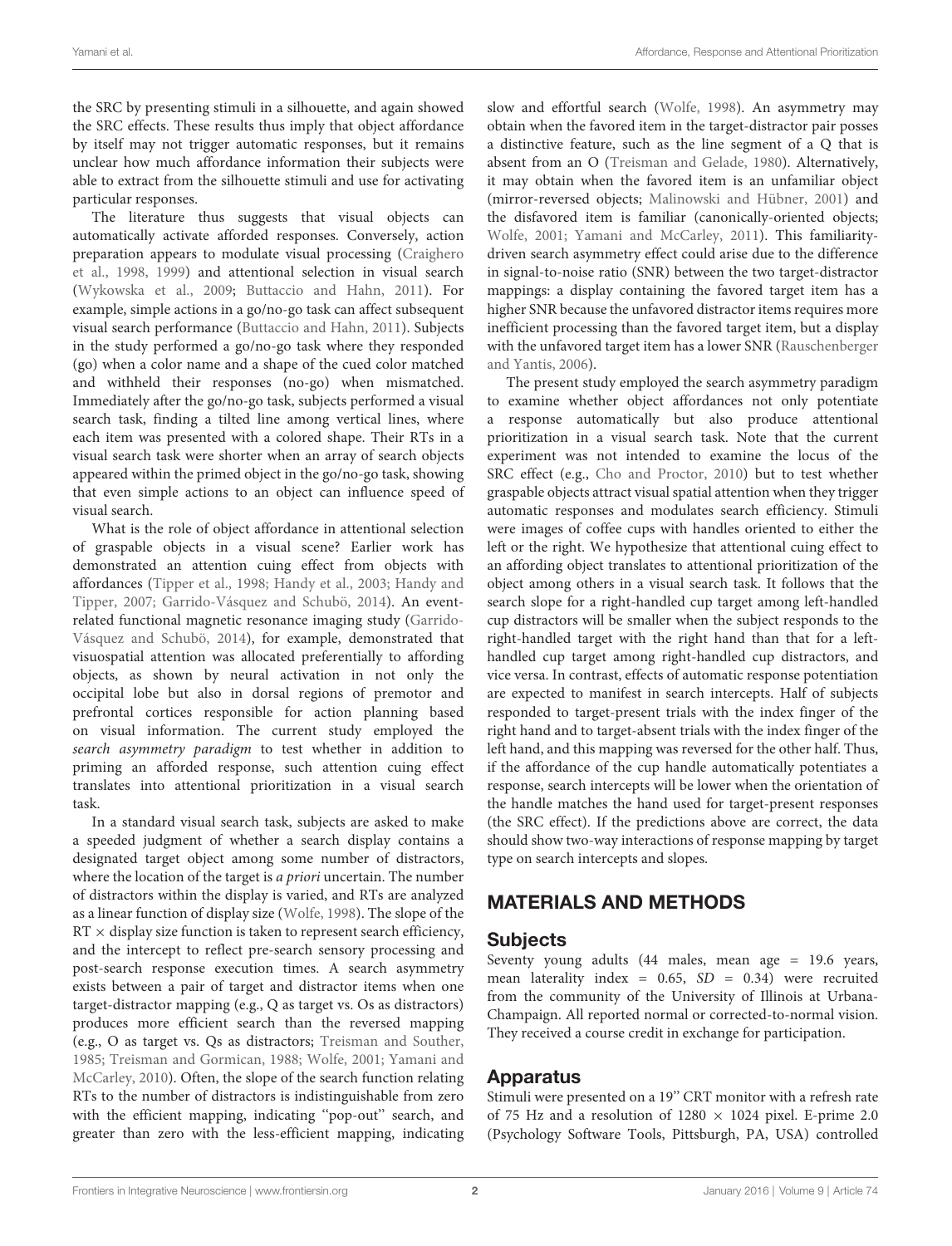presentation and timing of stimuli. Responses were made by mouse buttons. Subjects viewed the display from a distance of approximately 57 cm.

#### Stimuli

The stimuli were displays of 4, 8, or 12 left-handled or righthandled coffee cups, a shaded and textured picture (type 1 stimuli: **[Figure 1A](#page-3-0)**) for 28 subjects and a cartoon drawing (type 2 stimuli: **[Figure 1B](#page-3-0)**) for the other 42 subjects to test whether the SRC effect arises only with realistic stimuli. Previous research [\(Pappas,](#page-6-10) [2014\)](#page-6-10) indicates that stimuli carrying less affordance information can attenuate the SRC effect. Type 1 cups subtended 1.91◦ by 1.50◦ , and Type 2 cups subtended 1.91◦ by 1.63◦ respectively. Each item was positioned at 1 of 49 possible locations in a  $7 \times 7$  imaginary grid, with a center-to-center distance of 2.45◦ between items, randomly jittered between 0◦ to 0.27◦ both horizontally and vertically. The stimuli were presented against a white background.

## **Procedure**

Prior to the experiment, all subjects filled out a modified version of the Edinburgh Handedness Inventory [\(Oldfield,](#page-6-24) [1971\)](#page-6-24). A question regarding the daily use of a coffee cup was added to the inventory.

The subjects' task was to search each display for the presence of a target cup oriented differently from the surrounding distractor cups, and to make a speeded response each trial indicating whether or not a target was present. Target-absent displays contained cups all oriented to the same direction. Target-present displays contained a single cup oriented in the opposite direction of the other cups. Half of trials were targetabsent and the other half were target-present. Target orientation (left-handled vs. right-handled) alternated between blocks, with the order of blocks counterbalanced across subjects. Subjects were asked to rest their hands on either side of the mouse with

<span id="page-3-0"></span>

index fingers on the buttons. Responses for target-present trials were executed with the index finger of one hand and those for target-absent trials were executed with the index finger of the other hand. Response mapping was counterbalanced across subjects.

Each trial began with a 400 ms blank screen, followed by the stimulus display, which remained visible until a response was detected or a timeout duration of 5000 ms was reached. Trials without a response were considered errors. Subjects were instructed to respond as accurately and quickly as possible. A 750 ms feedback display followed each response, presenting a black ''+'' to indicate a correct response and a black ''X'' to indicate an error.

The subjects completed 2 blocks of 4 practice trials and 8 blocks of 48 experimental trials. They were allowed to rest between blocks. At the beginning of each block, subjects were informed of which target (a right vs. left-handled cup) to search for. Each block contained all combinations of search set size and target presence and repeated eight times. Order of trials within each block was random.

## Statistical Analyses

Of our primary interest is to determine the presence or absence of specific effects of the independent variables. However, the traditional null-hypothesis significance tests (NHSTs) approach does not allow evidence in favor of the null [\(Wagenmakers,](#page-6-25) [2007;](#page-6-25) [Cumming,](#page-5-14) [2013\)](#page-5-14). Default Bayesian tests [\(Rouder and](#page-6-26) [Morey,](#page-6-26) [2012\)](#page-6-26) were employed to circumvent such issue of the NHSTs. Replacing p-values, Bayes factors (BFs) serve as measures of evidence for or against effects of interest. Briefly, BFs indicate relative likelihood of data favoring one hypothesis to the competing hypothesis. Therefore, if a BF favors the model that excludes a statistical effect than the model that includes it, then the data provide evidence against the effect. BFs are computed with the full model including an effect of interest in the numerator and the reduced model excluding the effect in the denominator. Following the nomenclature of [Rouder and](#page-6-26) [Morey](#page-6-26) [\(2012\)](#page-6-26), these are labeled  $B_{10}$ . A  $B_{10}$  value greater than 1.0 provides evidence for a statistical effect and a  $B_{10}$  value less than 1.0 provides evidence for the null. Interpretation of strength of evidence provided by BFs (anecdotal, substantial, strong, very strong, or decisive evidence) comes from [Wetzels et al.](#page-6-27) [\(2011\)](#page-6-27). To measure effect sizes, generalized eta-squared [\(Olejnik and Algina,](#page-6-28) [2003\)](#page-6-28) is used.

## RESULTS

Incorrect responses were excluded from analysis of RTs. For the analysis, linear regression equations were fit to the mean RTs by set size functions in each experimental condition for each subject [\(Wolfe,](#page-6-15) [1998\)](#page-6-15). Slopes and intercepts of the linear regression equations were separately analyzed. Averaged across subjects and experimental conditions, linear functions accounted for 90.86% of the total variance in relationship between the mean RT and the set size. The slopes and intercepts were submitted to  $2 \times 2 \times 2 \times 2$  analyses of variance (ANOVA) with Response Mapping and Stimulus Type as between-subject factors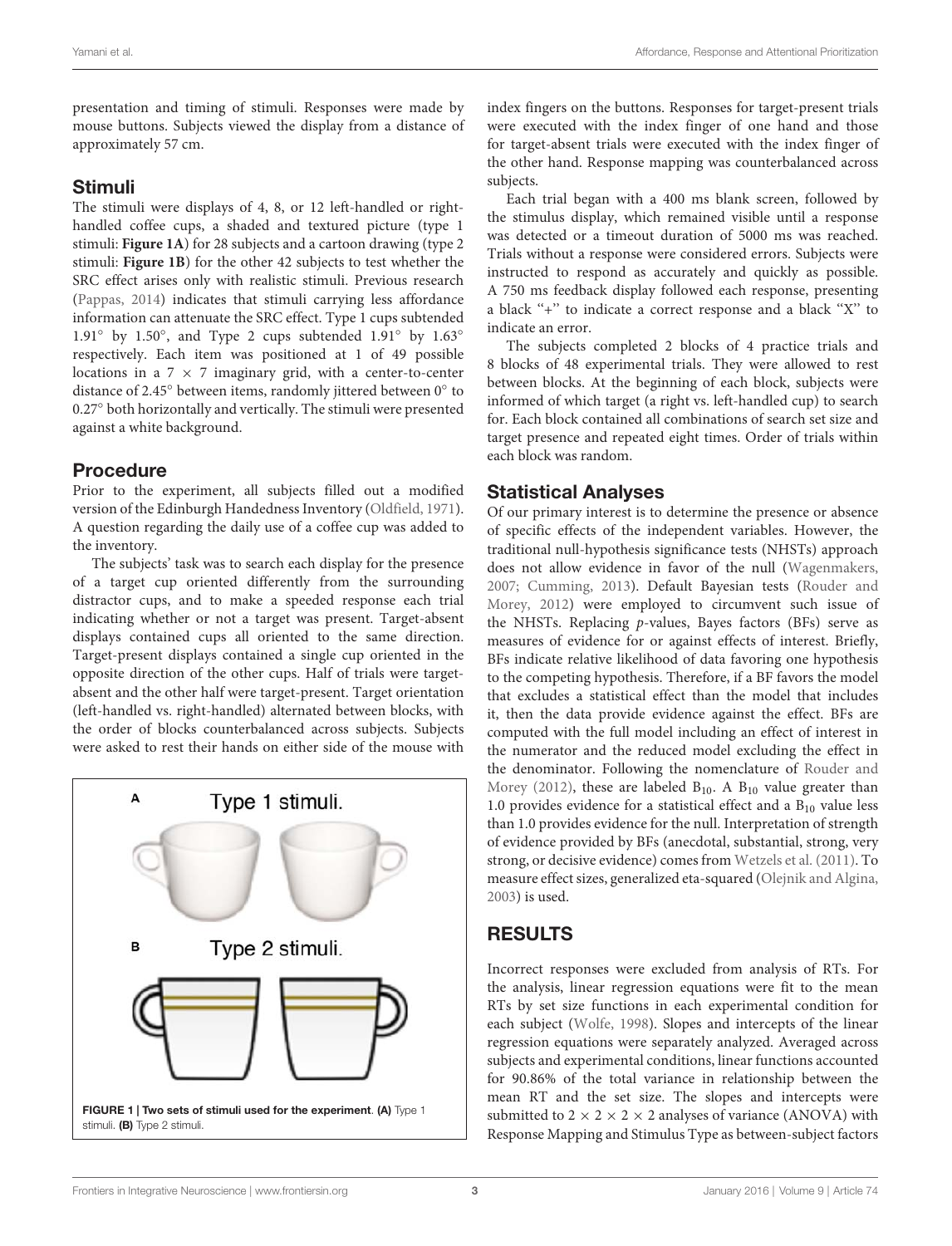and Target Type (Left vs. Right handle) and Target Presence (Present vs. Absent) as within-subject factors. Preliminary analyses included Stimulus Type as a between-subject factor in the both analyses. In the analysis of slopes, the data gave anecdotal evidence that the type 1 stimuli produced larger slopes than the type 2 ( $F_{(1,66)} = 7.44$ ,  $\eta_G^2 = 0.06$ ,  $B_{10} = 2.67$ ), but showed no evidence for an interaction of stimulus type with any other factors (all  $B_{10} < 0.54$ ). In the analysis of intercepts, the data provided again anecdotal evidence for responses by the right hand faster than those by the left hand  $(F_{(1,66)} = 3.41, \eta_G^2 = 0.02, B_{10} = 1.96)$ . To simplify exposition, we excluded Stimulus Type from the analyses of slopes and intercepts.

#### Intercepts

**[Figure 2](#page-4-0)** presents mean intercepts as a function of stimulus type and response mapping. Target-present trials produced decisively larger intercepts than the target-absent trials ( $F_{(1,66)} = 13.00$ ,  $\eta_G^2 = 0.03$ ,  $B_{10} = 845.00$ ). The data provided strong evidence for a two-way interaction between Target Type and Response Mapping ( $F_{(1,66)} = 36.89$ ,  $\eta_G^2 = 0.06$ ,  $B_{10} = 9.56 \times 10^5$ ), indicating an SRC effect (**[Figure 2](#page-4-0)**). Post hoc Bayesian t-tests revealed that intercepts were decisively smaller when the target was left-handled than right-handled for subjects who reported the target presence with the left hand and the target absence with the right hand ( $M = 450.01$  vs. 520.81 ms; paired- $t_{(69)} = 3.94$ ,  $B_{10} = 115.85$ ), while this pattern was reversed for subjects with the revered response mapping ( $M = 614.28$  vs. 496.18 ms; paired $t_{(69)}$  = 5.90,  $B_{10}$  = 24988). The data gave no substantial evidence for any other effects (0.19  $< B_{10} < 1.35$ ).

#### Slopes

As expected, RT slopes were decisively larger when the target was absent than when it was present (mean slope = 91.7 vs. 48.4, respectively;  $F_{(1,68)} = 116.26$ ,  $\eta_G^2 = 0.29$ ,  $B_{10} = 1.58 \times 10^{35}$ ). However, data gave no strong evidence either for or against a main effect of target orientation (left-handled vs. and the righthandled; **[Figure 3](#page-4-1)**;  $F_{(1,68)} = 7.75$ ,  $\eta_G^2 = 0.004$ ,  $B_{10} = 0.60$ ), and gave substantial evidence against any other effects (0.26  $<$  B<sub>10</sub>  $<$  0.33).

#### Error Rates

Arcsin transformed error rates were submitted to an omnibus ANOVA with Response Mapping and Stimulus Type as betweensubject factors and Target Type, Target Presence, and Set Size as within-subject factors. The data gave substantial evidence against the effect of Target Type and no evidence for interaction effects involving Target Type. Therefore, the data were then submitted to a 2  $\times$  2  $\times$  2  $\times$  3 ANOVA without Stimulus Type as a factor. Subjects made decisively more errors in the target-present than the target-absent trials (0.06 vs. 0.02;  $F_{(1,204)} = 114.15$ ,  $\eta_G^2 = 0.10$ ,  $B_{10} = 1.83 \times 10^{28}$ ). Error rates progressively and decisively increased as the number of search items increased  $(F_{(2,204)} = 12.14, \eta_G^2 = 0.05, B_{10} = 1.01 \times$ 10<sup>13</sup>), and the rate of increase was decisively greater for the target-present than the target absent conditions ( $F_{(2,204)} = 26.26$ ,  $\eta_G^2 = 0.05, B_{10} = 1.43 \times 10^{12}$ ). Error rates data also showed an



<span id="page-4-0"></span>SRC effect: error rates were smaller when the direction of the handle and the button for a target-present response matched than mismatched ( $F_{(1,204)} = 18.46$ ,  $\eta_G^2 = 0.01$ ,  $B_{10} = 264.52$ ). The data gave no substantial effect for any other effects  $(0.04 < B_{10} < 0.50)$ . Thus, the data gave no evidence for speedaccuracy tradeoffs.

#### **DISCUSSION**

Two points summarize the present results. First, the affordanceoffering stimuli produced SRC effect on intercepts of the search functions: Congruency between the direction of the

<span id="page-4-1"></span>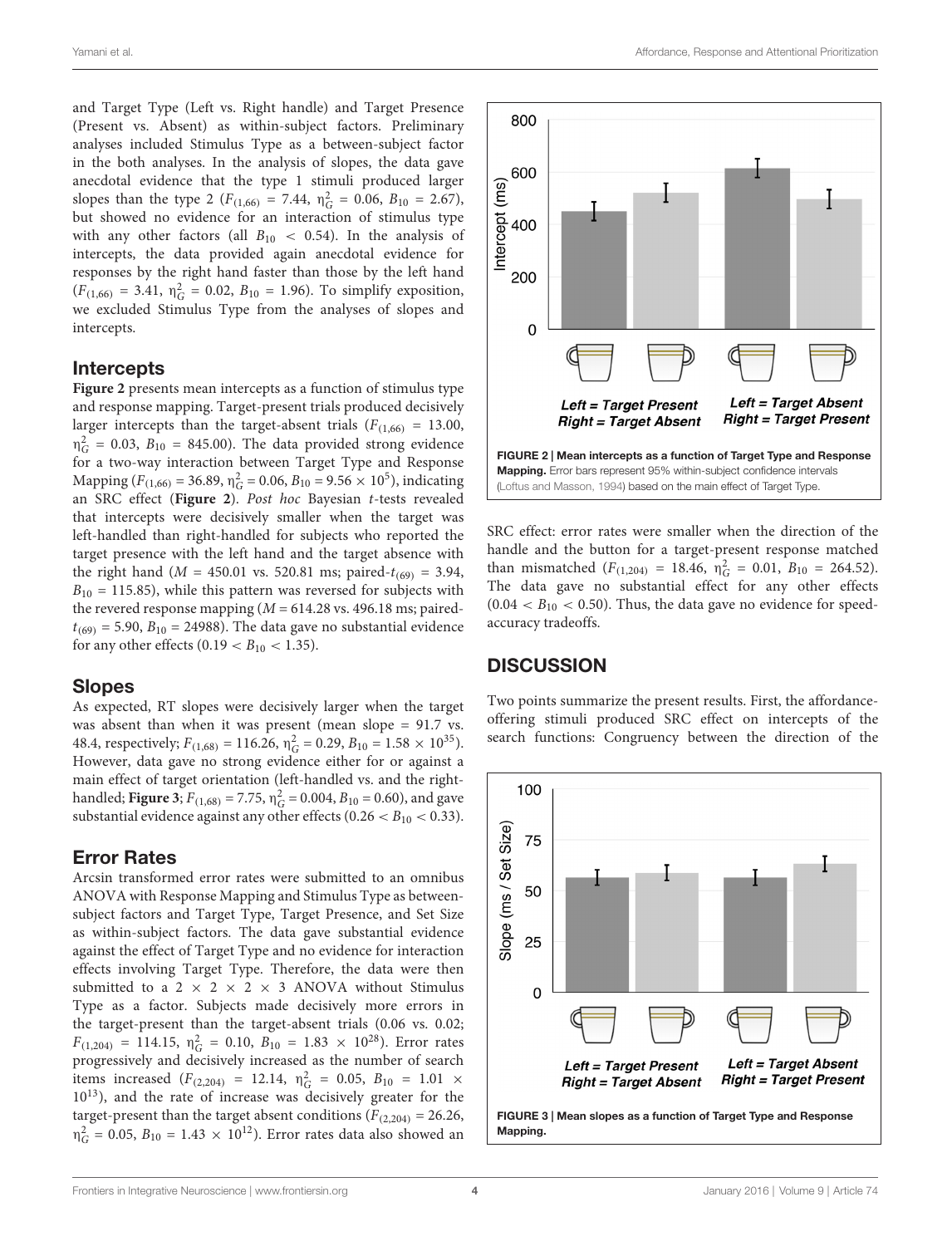handle and hand for the target-present response markedly reduced RTs intercepts. This result is consistent with previous reports that motor responses are faster when the handle of an object is aligned with the response hand than when it is misaligned (e.g., [Riddoch et al.,](#page-6-30) [1998;](#page-6-30) [Tucker and](#page-6-0) [Ellis,](#page-6-0) [1998;](#page-6-0) [Creem and Proffitt,](#page-5-6) [2001;](#page-5-6) [Vainio et al.,](#page-6-2) [2007\)](#page-6-2). Intercepts as described above indicate sensory processing and motor execution times. The data imply that the handled cup stimuli automatically triggered afforded motor responses more quickly than unafforded responses. Unexpectedly, the intercepts for the target-absent condition were smaller than those for the target-present condition. A standard serial self-terminating model of visual search (e.g., [Sternberg,](#page-6-31) [1966;](#page-6-31) [Wickens and McCarley,](#page-6-32) [2007\)](#page-6-32) predicts similar sizes of intercepts. Because the target-present display contained one target and numerous distractor objects, subjects might have needed to resolve competing motor representations by inhibiting the incorrect response that is afforded by the distractors (e.g., [Cisek and Kalaska,](#page-5-15) [2005;](#page-5-15) [Cisek,](#page-5-16) [2007;](#page-5-16) [Pastor-Bernier and](#page-6-33) [Cisek,](#page-6-33) [2011\)](#page-6-33). Further research is necessary for evaluating this hypothesis.

Second, search efficiency, measured by slopes of the search functions, was similar between the left-handled and the right-handled target conditions regardless of response mapping, suggesting that the congruency between the direction of the handle and hand for target-present response did not guide spatial attention preferentially to the target in the current paradigm. Recent works [\(Cho](#page-5-11) [and Proctor,](#page-5-11) [2010;](#page-5-11) [Pappas,](#page-6-10) [2014\)](#page-6-10) suggest that affordance and the SRC effects are dissociable. According to [Pappas](#page-6-10) [\(2014\)](#page-6-10), the amount of object and depth information is necessary for providing the object's affordance but not sufficient to trigger automatic responses. It follows that if it is the SRC that is responsible for automatic response

**REFERENCES** 

- <span id="page-5-10"></span>Bub, D. N., and Masson, M. E. (2010). Grasping beer mugs: on the dynamics of alignment effects induced by handled objects. J. Exp. Psychol. Hum. Percept. Perform. 36, 341–358. doi: 10.1037/a0017606
- <span id="page-5-12"></span>Buttaccio, D. R., and Hahn, S. (2011). The influence of action on visual search: behavioral response toward stimuli modifies the selection process. Atten. Percept. Psychophys. 73, 1453–1466. doi: 10.3758/s13414-011- 0121-y
- <span id="page-5-4"></span>Castiello, U. (1999). Mechanisms of selection for the control of hand action. Trends Cogn. Sci. 3, 264–271. doi: 10.1016/s1364-6613(99)01346-7
- <span id="page-5-11"></span>Cho, D., and Proctor, R. W. (2010). The object-based Simon effect: grasping affordance or relative location of the graspable part? J. Exp. Psychol. Hum. Percept. Perform. 36, 853–861. doi: 10.1037/a0019328
- <span id="page-5-16"></span>Cisek, P. (2007). Cortical mechanisms of action selection: the affordance competition hypothesis. Philos. Trans. R Soc. Lond. B Biol. Sci. 362, 1585–1599. doi: 10.1098/rstb.2007.2054
- <span id="page-5-15"></span>Cisek, P., and Kalaska, J. F. (2005). Neural correlates of reaching decisions in dorsal premotor cortex: specification of multiple direction choices and final selection of action. Neuron 45, 801–814. doi: 10.1016/j.neuron.2005.01.027
- <span id="page-5-2"></span>Craighero, L., Fadiga, L., Rizzolatti, G., and Umilta, C. (1998). Visuomotor priming. Vis. Cogn. 5, 109–125. doi: 10.1080/713756780
- <span id="page-5-3"></span>Craighero, L., Fadiga, L., Rizzolatti, G., and Umiltà, C. (1999). Action for perception: a motor-visual attentional effect. J. Exp. Psychol. Hum. Percept. Perform. 25, 1673–1692. doi: 10.1037/0096-1523.25.6.1673

activation, then search efficiency should not differ between the left- and the right-oriented targets because the SRC effect should only arise at the level of post-search process including response selection and execution. In fact, the present results concord with the prediction. Furthermore, preliminary data we have collected using the inverted cup stimuli support this view: with the inverted cups, which presumably provides less affordance than the upright cups, the SRC effect was observed (Target Type  $\times$  Response Mapping interaction,  $F_{(1,18)} = 21.33$ ,  $\eta_G^2 = 0.04$ ,  $B_{10} = 18.11$ ) while the data gave substantial evidence against the effect of Target Type on slopes ( $B_{10} = 0.23$ ). Taken together, the current cup stimuli could have affected post-search processes but not attentional prioritization of the afforded target among distractors.

Graspable objects can automatically attract visual attention to the location of the objects (e.g., [Handy and Tipper,](#page-6-14) [2007\)](#page-6-14) and action preparation can also affect allocation of visual attention (e.g., [Wykowska et al.,](#page-6-11) [2009;](#page-6-11) [Buttaccio and Hahn,](#page-5-12) [2011\)](#page-5-12), processes essential for efficient visuomotor processing. The current results imply that object graspability have little influence on attentional prioritization in the visual search task, while speeding post-search response execution due to the SRC.

#### AUTHOR CONTRIBUTIONS

YY and AA designed research. YY conducted research and analyzed data. YY and YY wrote the article.

## ACKNOWLEDGMENT

This work was supported by JSPS KAKENHI Grant Number 15H05709.

- <span id="page-5-6"></span>Creem, S. H., and Proffitt, D. R. (2001). Defining the cortical visual systems:"what","where" and "how". Acta Psychol. (Amst) 107, 43-68. doi: 10. 1016/s0001-6918(01)00021-x
- <span id="page-5-9"></span>Creem-Regehr, S. H., Dilda, V., Vicchrilli, A. E., Federer, F., and Lee, J. N. (2007). The influence of complex action knowledge on representations of novel graspable objects: evidence from functional magnetic resonance imaging. J. Int. Neuropsychol. Soc. 13, 1009–1020. doi: 10.1017/s1355617707071093
- <span id="page-5-14"></span>Cumming, G. (2013). Understanding the New Statistics: Effect Sizes, Confidence Intervals and Meta-Analysis. New York, NY: Routledge.
- <span id="page-5-1"></span>de'Sperati, C., and Stucchi, N. (1997). Recognizing the motion of a graspable object is guided by handedness. Neuroreport 8, 2761–2765. doi: 10.1097/00001756- 199708180-00023
- <span id="page-5-5"></span>Ellis, R., and Tucker, M. (2000). Micro-affordance: the potentiation of components of action by seen objects. Br. J. Psychol. 91, 451–471. doi: 10. 1348/000712600161934
- <span id="page-5-13"></span>Garrido-Vásquez, P., and Schubö, A. (2014). Modulation of visual attention by object affordance. Front. Psychol. 5:59. doi: 10.3389/fpsyg.2014.00059
- <span id="page-5-0"></span>Gibson, J. J. (1979/1986). The Ecological Approach to Visual Perception. Hillsdale, NJ: Erlbaum.
- <span id="page-5-7"></span>Goslin, J., Dixon, T., Fischer, M. H., Cangelosi, A., and Ellis, R. (2012). Electrophysiological examination of embodiment in vision and action. Psychol. Sci. 23, 152–157. doi: 10.1177/0956797611429578
- <span id="page-5-8"></span>Grèzes, J., Tucker, M., Armony, J., Ellis, R., and Passingham, R. E. (2003). Objects automatically potentiate action: an fMRI study of implicit processing. Eur. J. Neurosci. 17, 2735–2740. doi: 10.1046/j.1460-9568.2003.02695.x